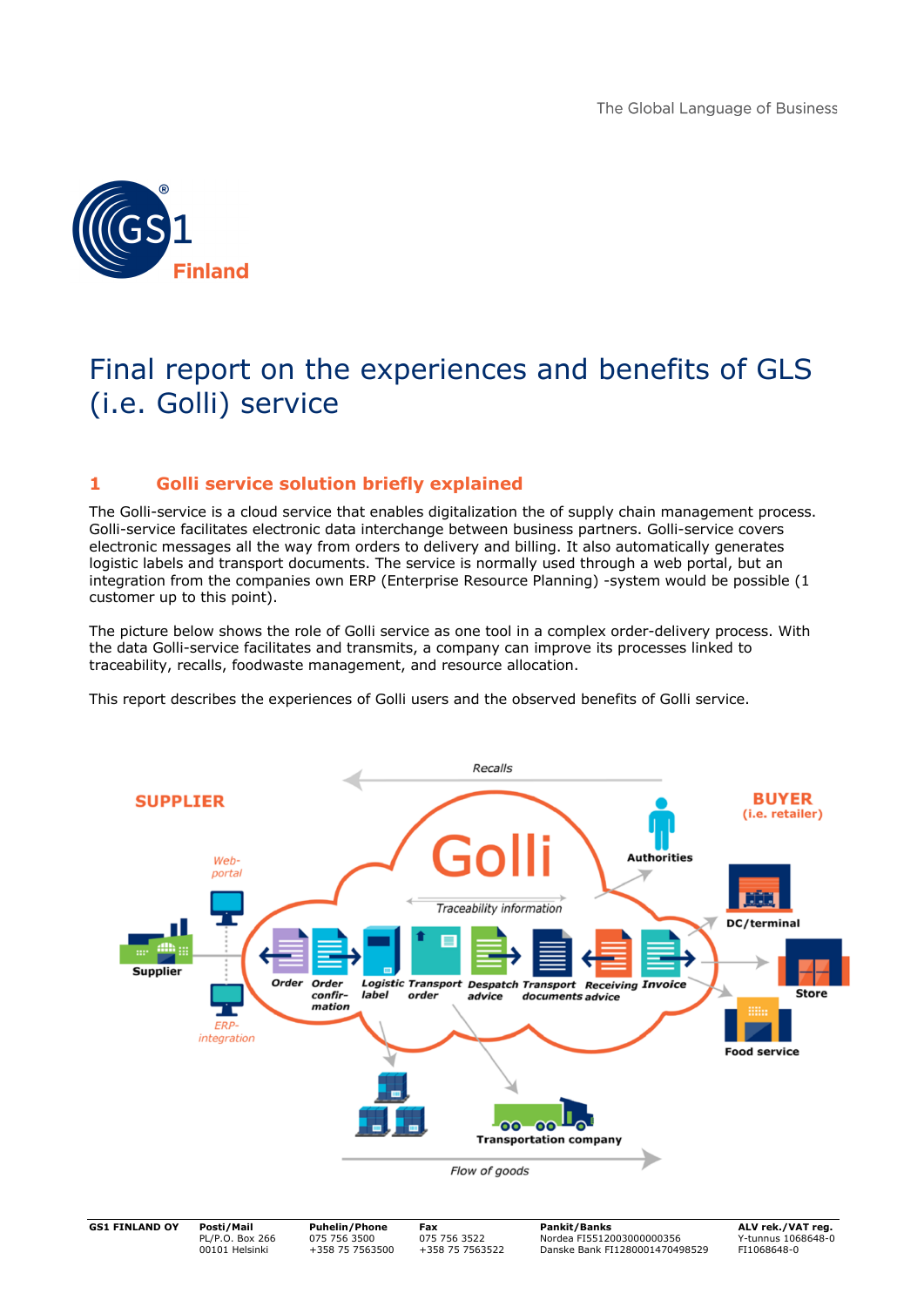# **2 Assessment of user experiences and benefits of Golli service**

The Golli service has been in production since the beginning of 2016. For companies using the service, Golli has enabled the digitalization of processes.

The number of users has increased (Chart 1) and the number of shipments delivered by Golli-service has also increased over the years (Chart 2).



Chart 1: Number of Golli-service users 2015-2019



Chart 2: Development of shipment quantity in 2016-2019. All delivery models and customers, total quantity of completely processed deliveries. One delivery may include multiple orders and multiple product lines.

The experiences and benefits of the Golli-service has been assessed by the following means:

- Assessing the experiences of fast-moving consumer goods (FMCG) suppliers of Golli service o User experience surveys carried out in 2017-2019
	- $\circ$  Survey on the Golli-services impact on the supplier processes (51 respondents)
- Interviewing retailers (SOK/Inex Partners, Kesko Oyj, Wihuri Oy Aarnio) about the observed benefits of the Golli-service, carried out in March 2019
- Interviewing other stakeholders about the observed benefits of the Golli-service, carried out in March 2019

The following paragraphs describe the benefits of the Golli-service for each stakeholder separately.

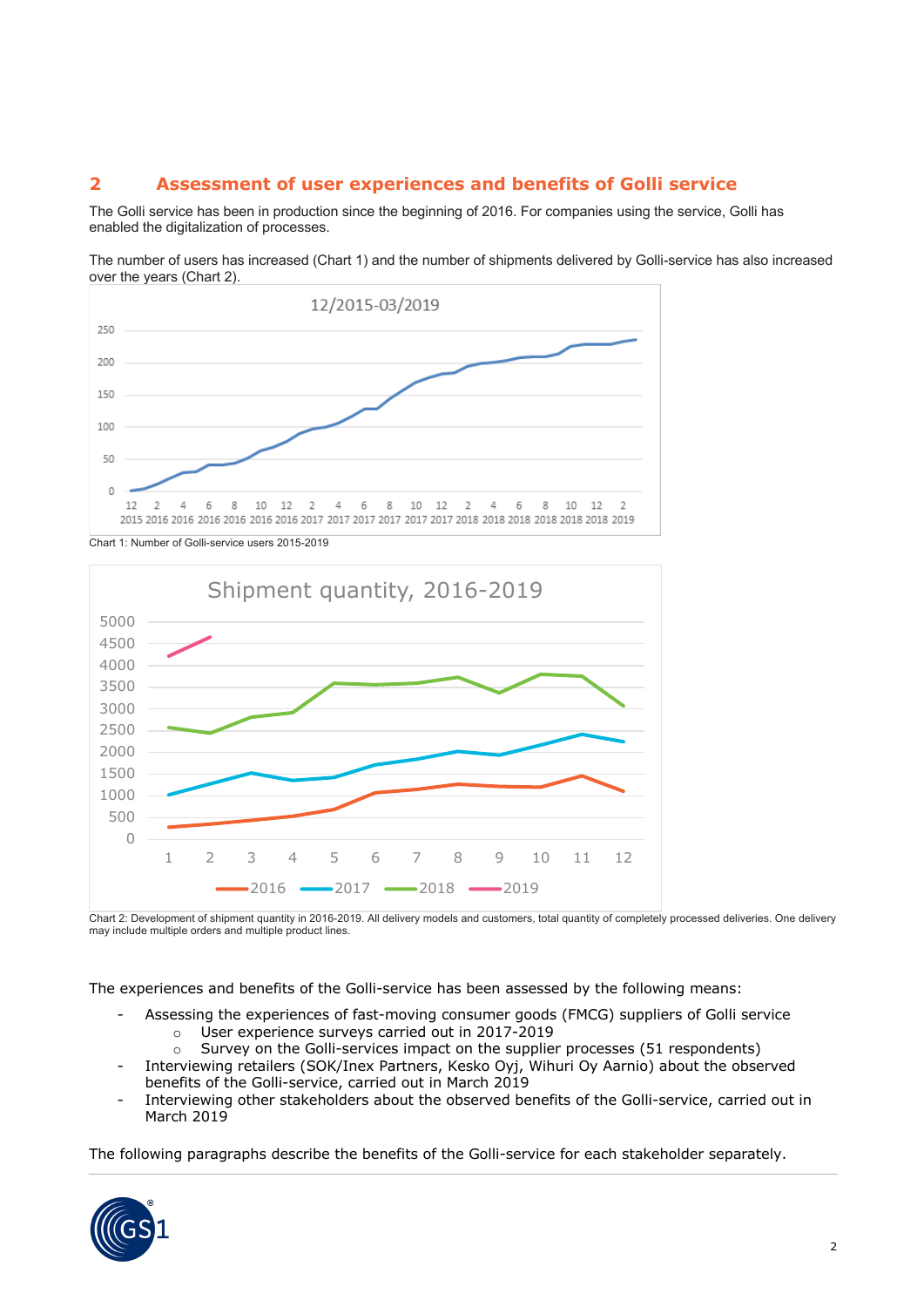## **2.1 Retailers**

For retailers, the digitalization of order-delivery processes is critical. Major suppliers have capability to provide and maintain systems needed, and for example to receive and send electronic messages. Volume of such suppliers typically covers about 80%. The remaining 20% consists of micro, small and mediumsized suppliers, typically hundreds of suppliers.

The Golli-service is specifically designed for small and medium-sized suppliers that do not have the capability to acquire the necessary systems. For retailer it is easy to add products on selection as supplier uses the Golli-service.

The most significant benefits for the retailers have been:

- 1. Generally, improving the supply chain, as more and more small suppliers are implemented in the digital process
- 2. Adding a new supplier to the supply chain requires a lot of manual work. If the supplier uses the Golli-service, the order forwarding can be started immediately, and no separate system testing is required.
	- Retailers have estimated that this means hours, or in some cases even tens of hours of time savings
	- For a supplier this also means time savings and faster access to the selection. Most importantly products are available to the consumer faster
- 3. Automatic reception in warehouses with a delivery message reduces manual work. It has been estimated that the manual reception of one package costs € 0.50 more than automatic reception
	- The number of packages delivered with the Golli-service is illustrated in Chart 3. The figures include all delivery models and all customers. Different delivery models have different reception practices. However, the figures illustrate the potential for enhancement of digitalization in reception work.



Chart 3: Number of packages delivered with the Golli service (one pack = one SSCC code). The figures include all delivery models and all customers.

- 4. The Golli-service has made different delivery models and practices visible and understandable, especially for small suppliers.
	- The understanding of the processes of the major retailers has increased
	- The understanding of digitalisation of order-delivery processes has increased

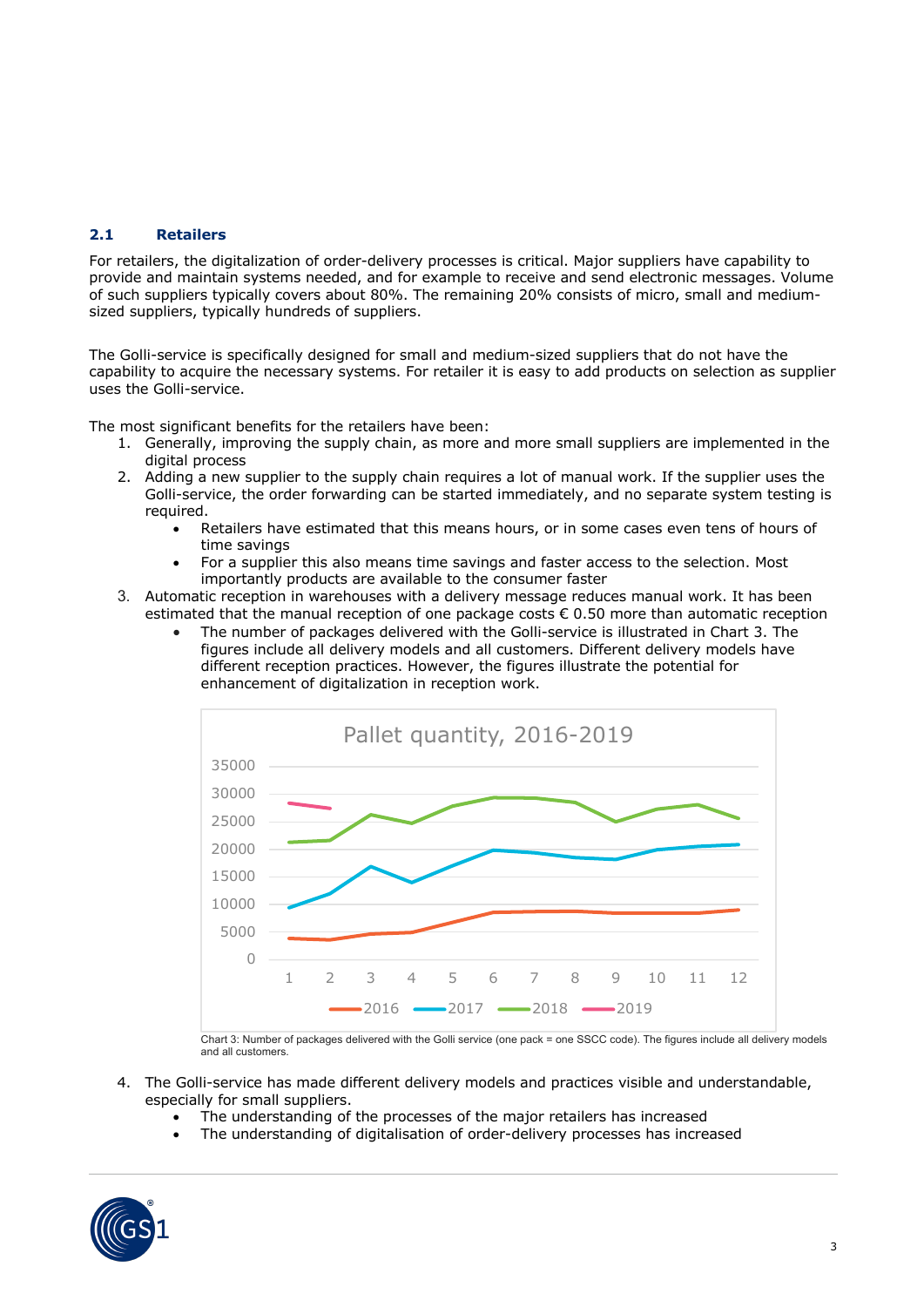## **2.2 Suppliers**

Seven user experience surveys have been carried out in 2017-2019:

- 09/2017: overall rating 3,66
- 11/2017: 3,5
- 02/2018: 3,73
- 04/2018: 3,63
- 06/2018: 3,35
- 01/2019: 3,43
- 03/2019: 3,00

Customers have rated the service on a scale of 1-5, and they have been able to provide open feedback as well. Feedback has been utilized both in the development of the Golli-service and in the improvement of guidance materials.

In March 2019, customers answered on a broader survey to investigate changes in supplier processes after implementation of the Golli-service.

Key findings from the survey on the challenges associated with use of the Golli-service were:

- 1. Most suppliers have systems in addition to Golli. Systems should be better integrated to avoid overlapping and often manual work. The challenge is illustrated in Chart 4.
	- 72% of all respondents have an inventory management and/or enterprise resource planning system o For example: Netvisor, Visma Nova, Odoo, MS Navision, Standard ERP, Emce, Alpha Manager
	- 72% of all respondents have a financial management system
		- o For example: Netvisor, Visma Nova, Fennoa, Jeeves, Emce, Alpha Manager, MS Navision
- 2. The use of the systems above is mandatory for the company's own activities. The Golli-service is seen as an extra system that has increased work.
	- 76% of respondents believe that Golli has added at least some work in order processing



Chart 4. Suppliers have to use multiple systems and services. Manual work could be reduced if systems were better integrated.

Benefits for use of Golli-service suppliers described:

- 1. The Golli-service has streamlined processes, especially for suppliers who are able to use the Golliservice with multiple buyers
- 2. Producing logistic labels and transport documents is easier for those suppliers who had no previous solution for this

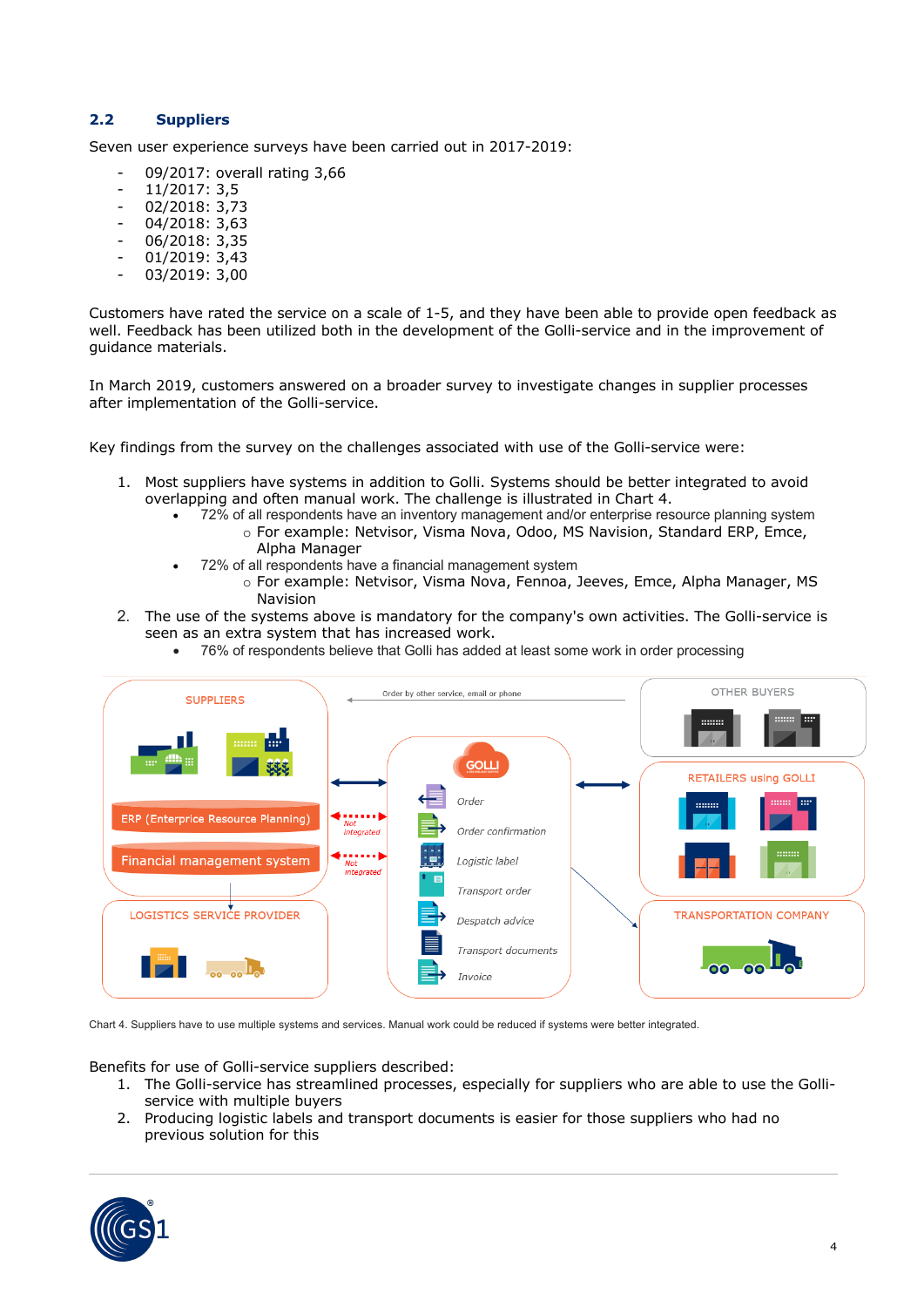3. The Golli-service has made it possible to provide a delivery message to those retailers who require it

As further developments, the suppliers chose the following from the options given in advance:

- Sending invoicing material to Financial Management Systems, 57.15% (of votes)
- Sending a transport order to other carriers (in addition to Schenker Oy), 37.14%
- Uploading Product Data to the Golli-service directly from The Synkka-Product Database (GS1 Finland service), 34.29%
- Developing picking processes in terminal models, 28.57%
- Uploading product data with eg Excel, 22.86%
- Enable invoicing in terminal models, 14.29%
- Developments on linking multiple orders to one shipment in terminal models, 14.29%

In other open comments, respondents mentioned the following development needs:

- Handling and editing orders should be more flexible
- Inventory management system should be combined or integrated with the Golli-service
- The handling and picking should be simpler and faster, with fewer clicks

### **2.3 Other stakeholders**

#### **Summary of the project and interview with Encore Ympäristöpalvelut Oy**

#### *Terminology:*

*Load carrier (pallet) is a flat (often made of wood) platform. It is used in shipping goods from supplier (manufacturer or importer) to retailer (e.g. super market chain). The goods are packed on a load carrier for transportation and unpacked from load carrier at the destination (e.g. retailer's warehouse or supermarket).* 

*RFID technology uses electromagnetic fields to automatically identify and track tags attached to objects.*

Encore Ympäristöpalvelut Oy (formerly Paperinkeräys) is providing load carrier services to suppliers and retailers throughout Finland. Encore Ympäristöpalvelut is buying, selling and renting re-usable load carriers. Old worn out load carriers are bought and repaired for further use.

The use of circulating load carriers can significantly reduce the generation of load carrier waste. Encore Ympäristöpalvelut has estimated that **one circular Encore load carrier replaces 7-10 disposable load carriers per year. It is estimated that 50 circular pallets save about a ton of new wood (as load carrier raw material). This means about 38.000 tons of less wood as waste or raw material yearly**. Intelligent Encore load carriers utilize RFID detection technology. It allows precise monitoring and route follow-up of both a single load carrier and its load, as each pallet is identified by a standardized returnable load carrier identifier (GRAI).

The identifying code of a load carrier is read with RFID technology, and the data is transferred via Golli to business partner, along with data of products packed on the load carrier. This technology allows more precise traceability of each load carrier, and thus reduces the loss of load carriers.

The project piloted the use of recyclable load carriers with RFID tags instead of disposable load carriers in deliveries between suppliers and retailers. A key goal was to improve resource efficiency. The method showed cost savings to the supplier. The retailers got an opportunity to have monetary return against returned load carriers. Encore Ympäristöpalvelut gained more profitable business thanks to effective pallet tracking and faster circulation. In a functional system, a circular load carrier is a cheaper solution for all parties in the chain than a single-use one.

The Golli project focused on small and medium-sized suppliers. The operating model also allows small companies to use load carriers equipped with RFID technology without the need for investing in reading ports and other expensive infra. The load carrier identifier is read when the pallet is activated and electronic data is automatically sent to Encore Ympäristöpalvelut. The identifier is also on the delivery message sent to the retailer, so that it can be utilized when receiving the shipment.

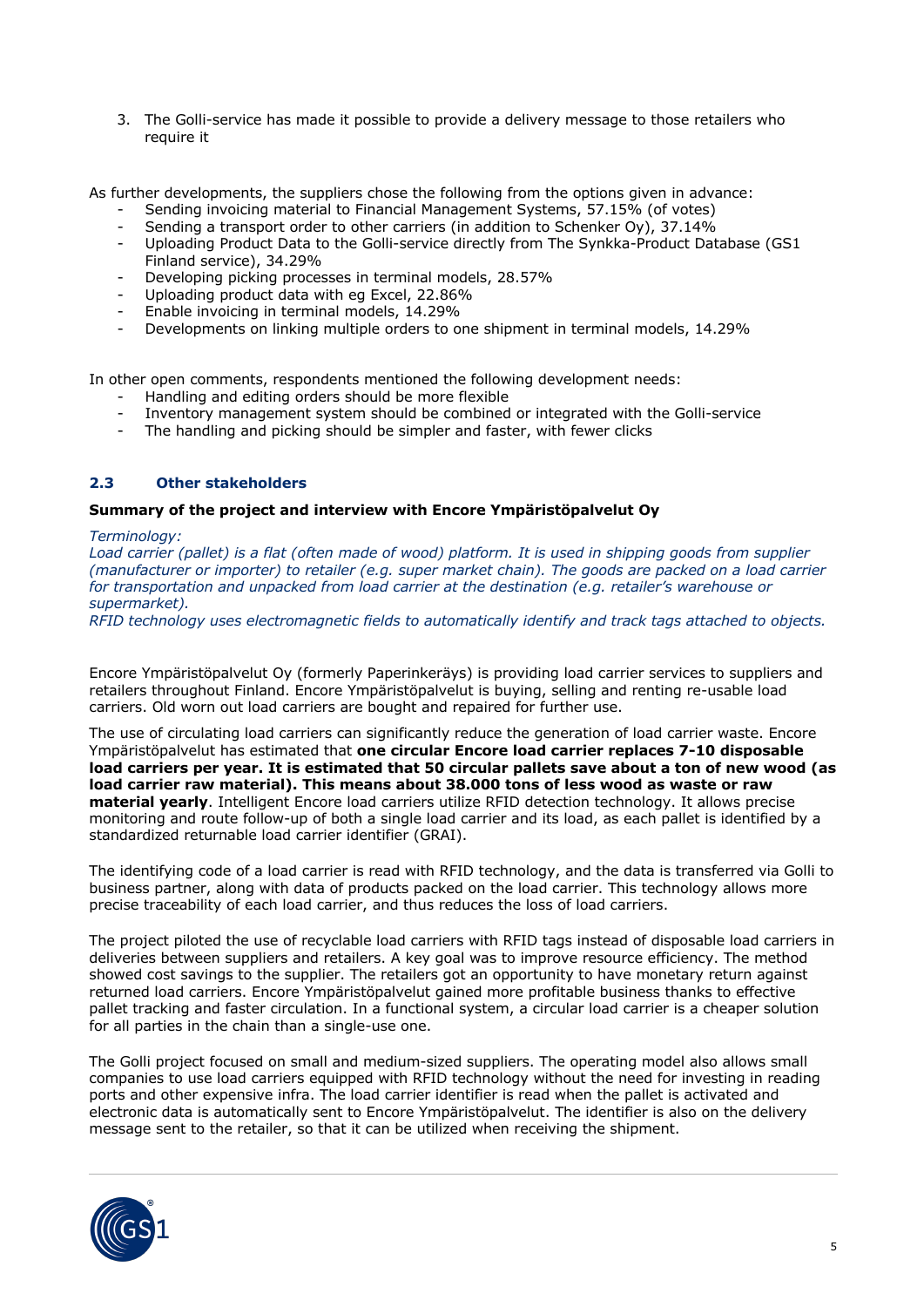The solution enabled a new kind of business model for Encore Ympäristöpalvelut, where the supplier pays rent on the pallets only for the period when the pallet is in use instead of the previous flat fee. Computational cost savings for the supplier is estimated to be 30-40% compared to the purchase of load carriers.

The identification of the load carriers with the RFID tag enables effective monitoring and control of the carriers. For example, the speed of recovery of the load carriers from the central warehouses of the retailers can be measured, which makes it possible, for example, to reward a faster round of load carriers with pricing. There is also information about the life cycle of the load carriers, such as the number of uses and the intended use of load carriers.

At the warehouse, the use of intelligent load carrier reduces the need for re-packing the goods on another carrier supported by the warehouse automation system, if the RFID identifier on load carrier is utilized in the automation system. In the store, the identifier can be used in receiving the goods, and no separate check is required. In addition to tracking the load carrier, the identifier enables also monitoring and tracking the shipment loaded onto the carrier.

The functionality of the system was piloted and verified at the Gold & Green Foods Järvenpää plant. Reading the RFID tags in a small shipping area with multiple load carriers at the same time in the same space proved to be a challenge. Often tags of several load carriers or wrong load carrier was read. The solution planned to this was reading the tag at earlier stage, already at the end of the production process when preparing the load carrier. However, this was not carried out within the framework of the project, but the operational model has been described for possible future implementation.

The solution is open and based on GS1 standards. Thus, in principle, it is possible to use of any operator's load carriers in Golli deliveries. At the end of the project, Transbox Oy joined in, whose recyclable and stackable plastic boxes are widely used in the supply chain of fresh food, such as meat, fish and convenience foods. Transbox Oy has been established as a joint venture between commercial logistics companies and the food industry to reduce logic costs and reduce environmental waste load.

There are currently no RFID tags in the Transbox boxes, but the boxes are identified by a barcode from which the identifier can be read. The hygiene requirements of food containers are high and the management of their washing cycle is challenging. The wastage of boxes is also a big problem. When using the Golli-service, the barcode on the box is read when collecting goods to the box. And as the code on the box is read again at the different stages of the circulation, a loss or too slow rotation of the boxes can be revealed.



*Encore circulating load carriers Transbox*



# **3 Further development of Golli service**

The main target for 2019 is to increase the number of service users to 300 suppliers, so that Golli service can continue as financially self-supporting.

After reaching the goal, updates to the service must be done in order to ensure the system is up to date. In the summer of 2018, the service provider Solita Oy did a report about the most important technical update needs. These are to be implemented in autumn 2019.

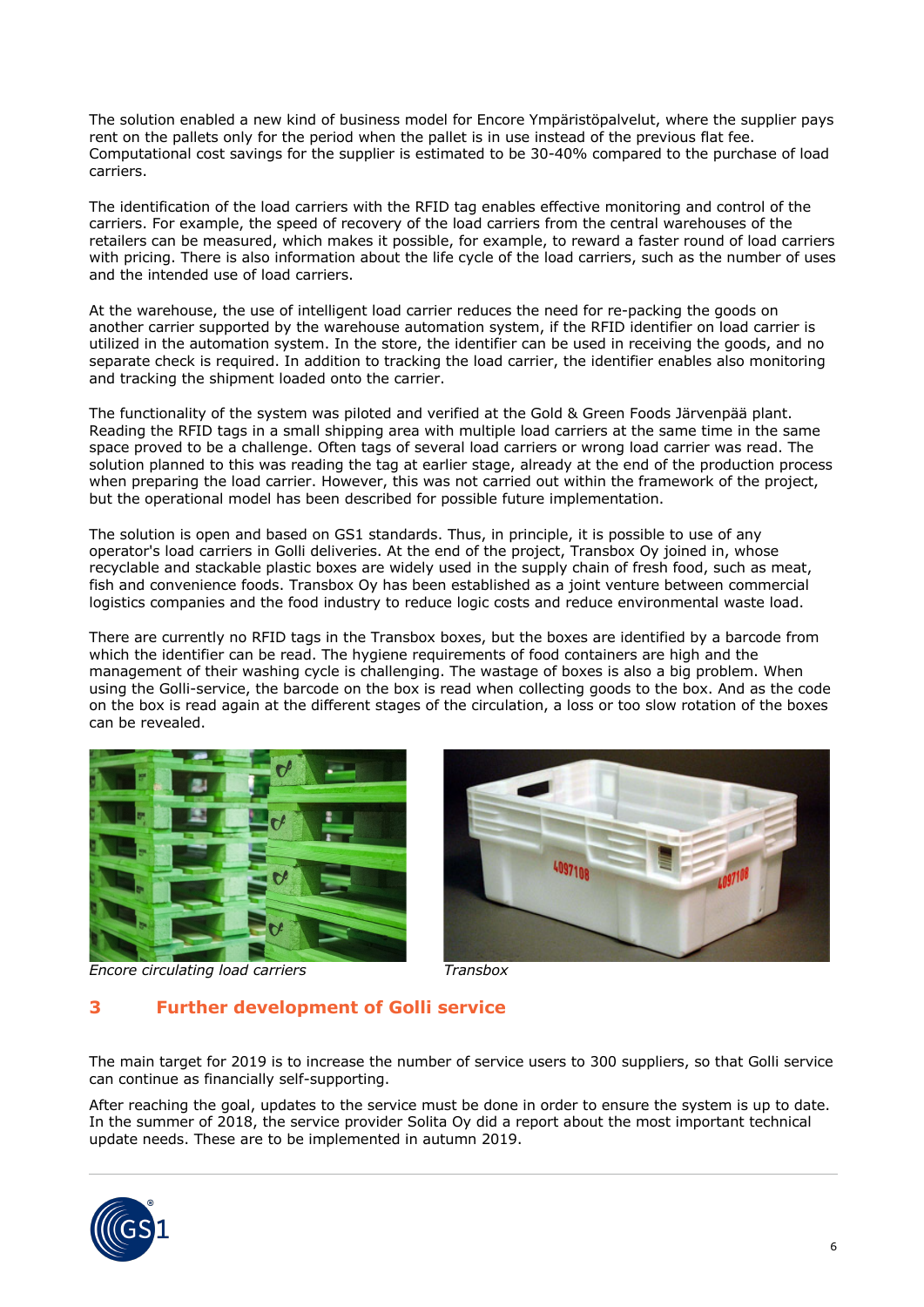The most important functions of the service are already fully operational. In order to further expand the service and the number of users, further development actions should be planned for the following areas:

- integrations to suppliers' internal ERP (enterprise resource planning) and financial management systems
- expanding the network of partners: logistics service providers and transportation companies
- further development, efficiency and user-friendliness of terminal models
- enabling invoicing function to terminal models

Development needs are assessed in the Golli service development group.

| <b>DEVELOPMENT GROUP</b>               | <b>STEERING GROUP</b>             |
|----------------------------------------|-----------------------------------|
| Anu Lahdenperä, GS1 Finland Oy         | Jukka Kehusmaa, GS1 Finland Oy    |
| Tomi-Pekka Juha, GS1 Finland Oy        | Kari Luoto, PTY                   |
| Jussi-Pekka Naukkarinen, Inex Partners | Jari Simolin, SOK                 |
| Reija Häivälä-Vicentelo, SOK           | Jyrki Tomminen, Kesko Oyj         |
| Tero Luuppala, Kesko Oyj               | Janne Sokajärvi, Wihuri Oy Aarnio |
| Jukka Pantsar, Kesko Oyj               |                                   |
| Laura Juntunen, Wihuri Oy Aarnio       |                                   |
| Ari Lahdensuu, Wihuri Oy Aarnio        |                                   |

The following describes in more detail the most important development needs and other future themes.

#### **3.1 Integrations to other systems and partners**

It is challenging for suppliers in particular to use multiple parallel systems. The challenge is described in Chapter 2.2 Suppliers. The smallest suppliers may not have **additional** systems **in use** and the problem **does not concern them**. However, a large number of suppliers (72%) currently have to work **manually**  in parallel multiple systems. **At the moment t**his may even be a**n obstacle for** to **becoming a Golli service user.** Especially medium-sized companies with a lot of deliveries and order lines do not want to do manual work.

In order to remove this obstacle, the function for transferring information to the most commonly used systems among suppliers should be built. The solution must take into account that there are dozens of systems and they may change over time.

In addition, a large number of suppliers use a partner company for storage, collection and delivery. Currently, the Golli-service has an integration with LTP Logistics Oy. Similar integrations with other partners should also be planned.

Golli-service user can send an electronic transport order from the Golli-service to Schenker Oy. No additional work nor logging in to the shipping company's web service is needed. Suppliers using Golli service have also requested other carriers, such as Posti and Kaukokiito, to be integrated as partners.

## **3.2 Traceability**

Companies have identified various needs, where more accurate traceability in supply chain will be more important. For example, certain product batches or the origin of product batches must be identified. The data can be used for example to:

- meet regulatory requirements
- improve the supply chain efficiency
- improve inventory management, to reduce wastage
- increase the amount of information displayed to the consumer